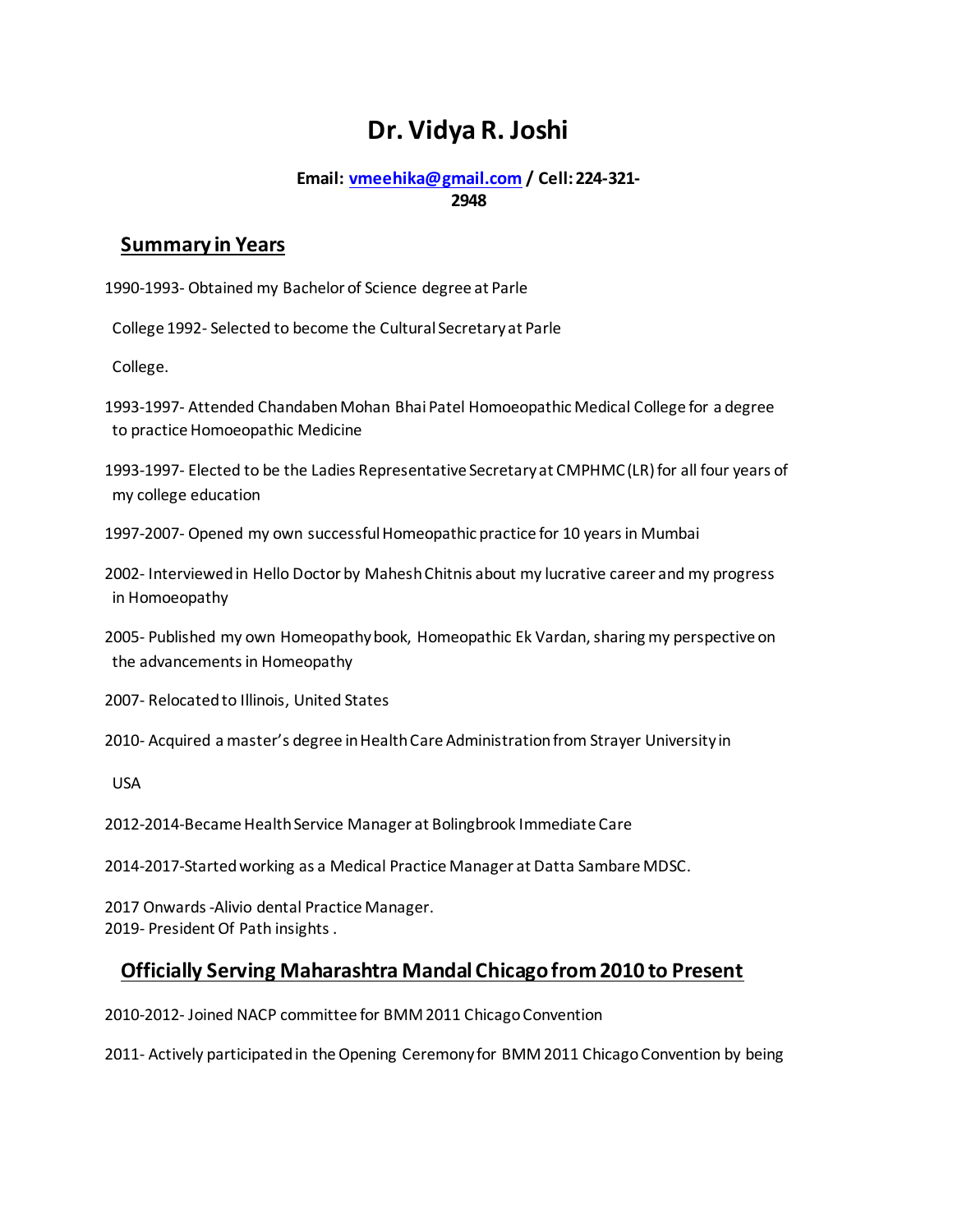part of various dances and facilitating the smooth production of the entire program

2012- Asked to be the Vice President of Chicago Maharashtra Mandal, helped organize numerous projects and special programs from this community and abroad.

- 2013- Elected to become the President of Chicago Maharashtra Mandal, started my year with various special programs focused on bringing the community closer together and enriching our knowledge of our heritage for the future generations.
- 2014-2016- Inducted to become Chicago Maharashtra Mandal Trustee, advised presidents on policy matters and oversaw the smooth transition from the previous committee to the next.
- 2016- Elected to be BMM Ambassador for 2017 BMM convention in Grand

Rapids.

2017- Producer, Actor, and Member of Mauli team, facilitated and organized a

musical drama of over 50 kids to engage them in the Marathi community and

give rise to future leaders of MMC.

2017-2019- Elected to be BMM Secretary.

2019-2022- BMM President.

## **My Creation of Chicago Marathi Shala**

**2014- Founded Chicago Marathi Shala, established two branches in Naperville and Schaumburg. The current admission of children is 96 with over 38 volunteers.**

**2016- Became the first school to receive the Illinois State Board Approval, allowing students to receive high school credit for a foreign language under the seal of Biliteracy. 2019-We got endorsement about credits for Marathi Language towards college credits on Transcript at Stevenson High School and Neuqua High School.**

#### **My Social Work**

2014-2016- Associated with Pratham as marketing manager

2014-2016- Supported Ekjut organization for women empowerment

2016- Performed at YKB, reciting an original monologue about woman empowerment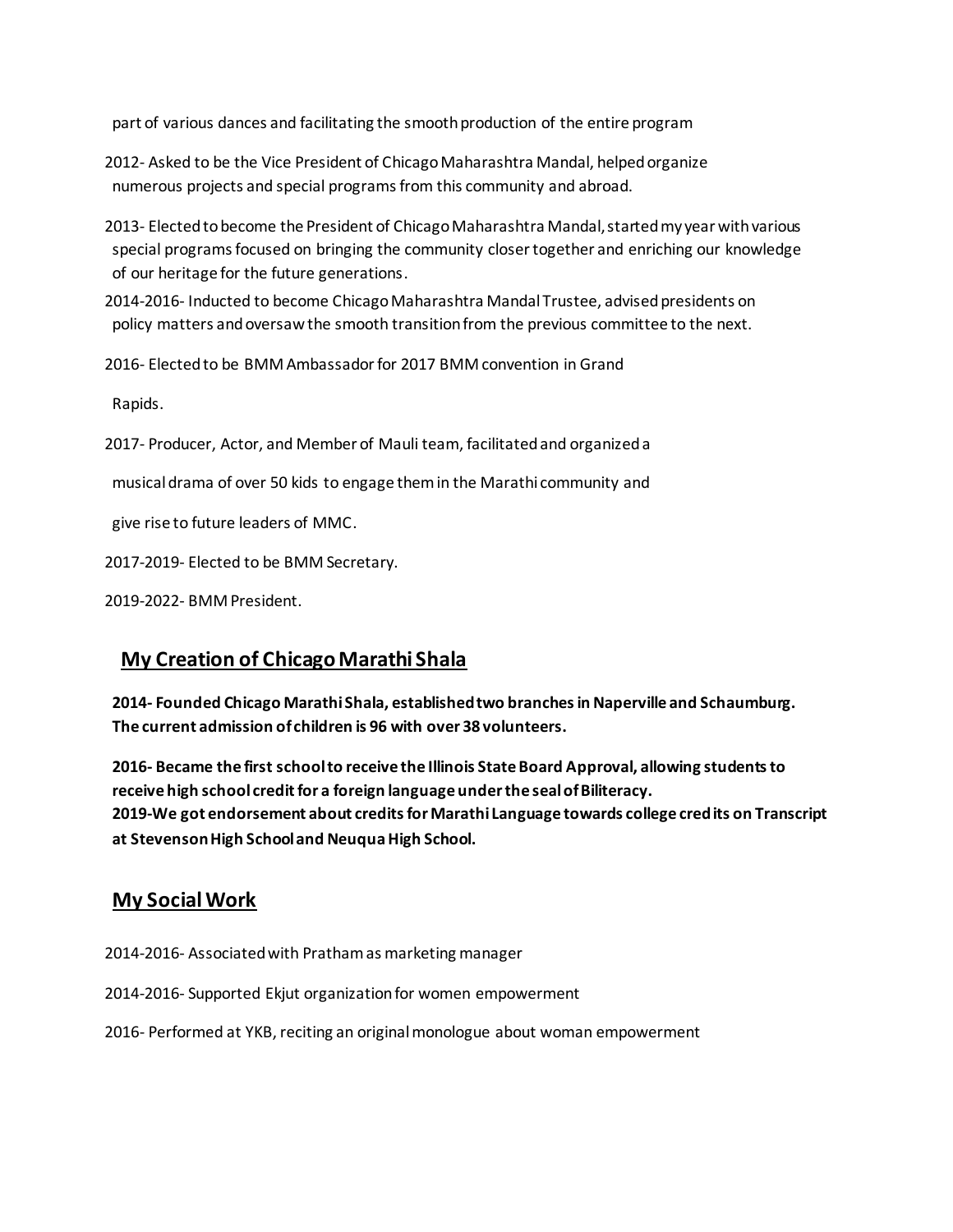2017-Part of Leadership Team for WE (Women Empowerment) .

2017 onwards- Indian Task force , Sahayyas foundation nonprofit organization. Helping those in needy. Covid 19 situation helped a lot of students and citizens for any help needed.

#### **My Community Work Summary**

My involvement in the community was sparked from a very early age. Throughout my education, I had performed in countless of talent shows and community programs. However, in college, I began to get involved in the organization of such activities. In my third year at Parle College, I was selected to become the Cultural Secretary. As the cultural secretary, I was involved in the decision- making process of the numerous cultural events that look place for the student body. My goal throughout this experience was to coordinate programs that highlight individual talents and incite student participation in these collegiate productions. As I have grown up and become involved in other numerous experiences, my aspiration has remained the same.

After graduation from Parle College, I sought an education in Homoeopathic Medicine at Chandaben Mohanbhai Patel Homoeopathic Medical College. Throughout the full duration of my four years at CMPHMC, I was elected to be the Ladies Representative Secretary. My responsibilities revolved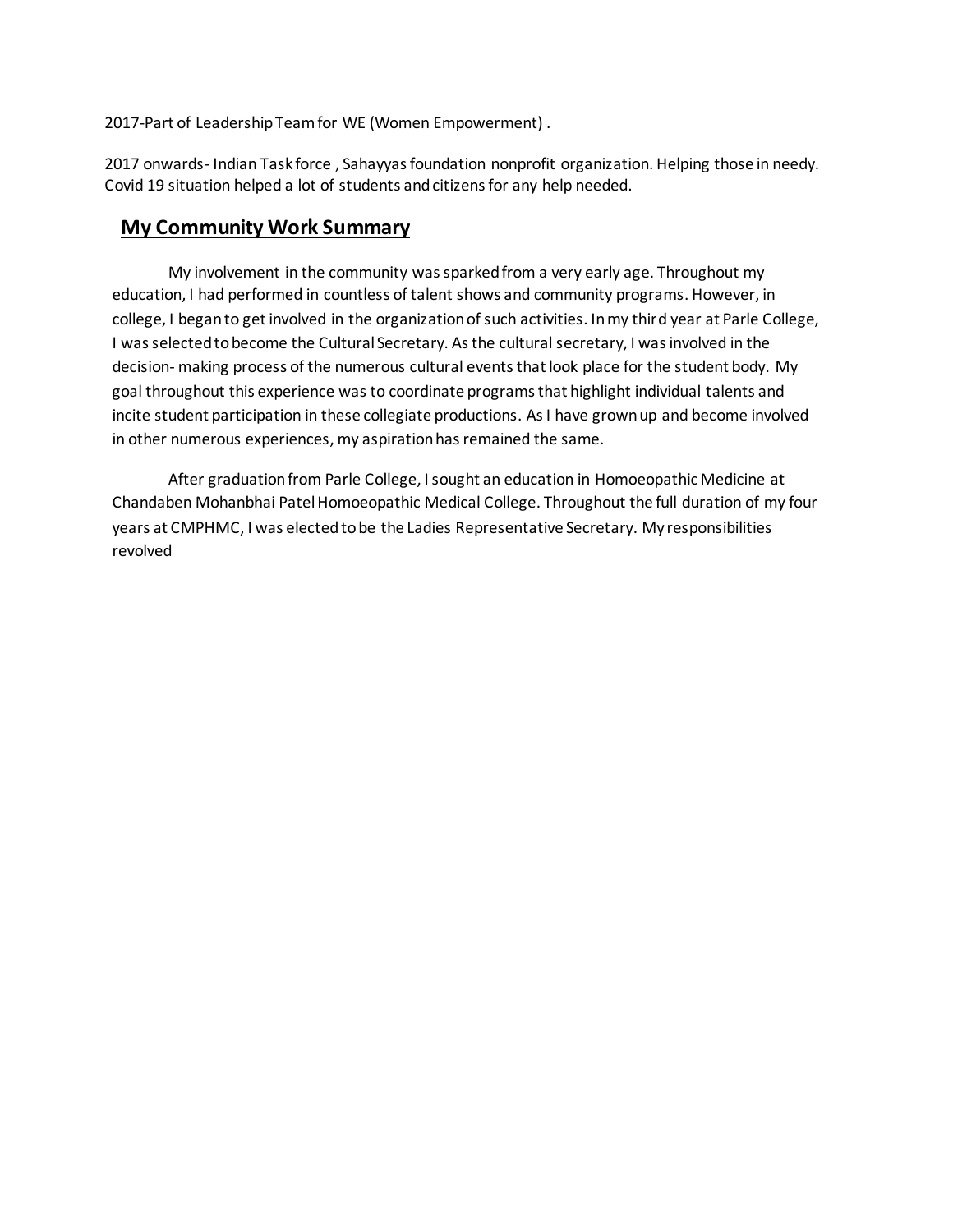around helping the women on campus get assimilated and become a source of guidance when they were faced with any problems.

Following my commencement from CMPHMC, I founded my own practice in Mumbai. For ten years, I helped many patients with any medical issues to the best of my ability. After a very successful career in Homeopathy, I relocated to the United States. Overcome with the desire to get involved in the community and continue my career, I received a Master's Degree in Health Care Administration from Strayer University. While pursuing my degree, I became involved in Maharashtra Mandal of Chicago.

My commitment to Maharashtra Mandal of Chicago began in 2010 when I became a part of the NAPC committee for BMM 2011 Chicago Convention. This committee facilitated the smooth production of the convention and ensured that engaging programs from North America would be acquired to entertain guests for up to three days. In addition, this committee ensured that convention could comfortably provide for all the guests attending the event. While working on this committee, I also became involved in the opening ceremony for the convention. For a full year, I attended countless practices for the dances performed in the opening ceremony and actively became involved in the production of the ceremony. On opening night, I performed with my other fellow MMC members in front of 2,300 people.

The BMM 2011 Chicago Convention was only the beginning for my involvement in MMC. The following year, I was asked be the Vice President for 2012's committee. For the duration of the year, I helped plan events to engage the community and help strengthenthe bonds within our community. Some of the special programs that year include nataks from India, community empowerment activities, and festival programs throughout the year.

After that amazing year as Vice President, I was given the opportunity to become the President myself in 2013. My goal was to strengthen our bonds with our heritage and bring the people together, the elderly and the children. I worked to create special programs that would engage people of all ages, allowing them to interact and network with each other. For the betterment of MMC, my committee and I worked tremendously hard for the entire year. We even became a part of the India's Independence Day parade in Devon and Naperville. In order to raise awareness of our community and organization, we became involved in the larger community even more. We attended Feed My Starving Children events to become closer as a team and community. Throughout the year, we received an astonishing amount of help from volunteers who would be willing to come early to help set up and help tear down. After my presidency in 2013, I became the trustee for MMC for the next three years. While making strides in the MMC community, I began a new project to bring the community even closer together.

In 2014, I founded Chicago Marathi Shala. Currently, I have established two branches in Illinois. These two locations are in Naperville and another in Schaumburg. The current admission of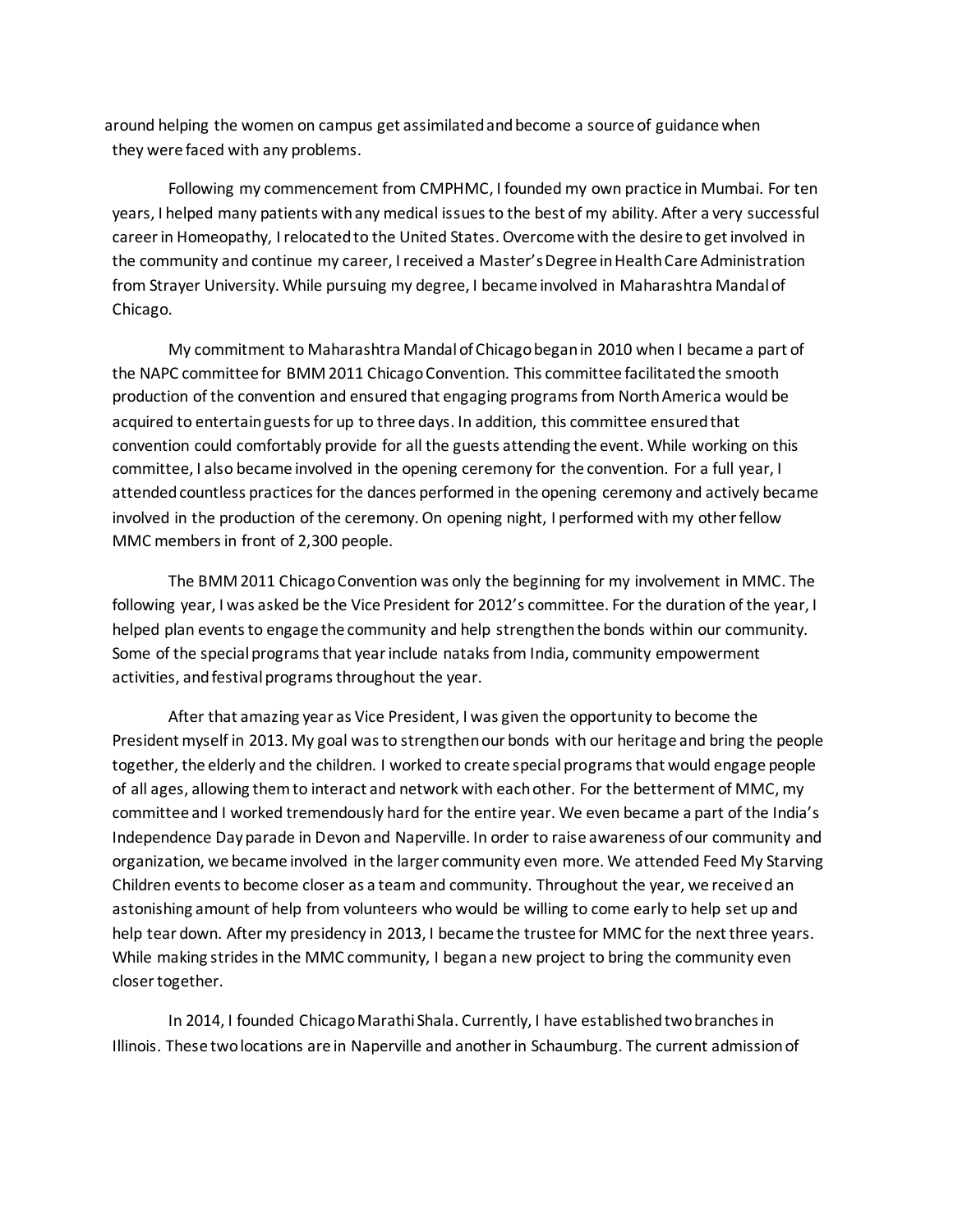children is 136 with over 68 volunteers in both locations. With the help of these volunteers, we teach and test students at various levels in the Marathi Language. The reason for my decision to start the school began from my own home. I realized that throughout the years my children were beginning to forget their own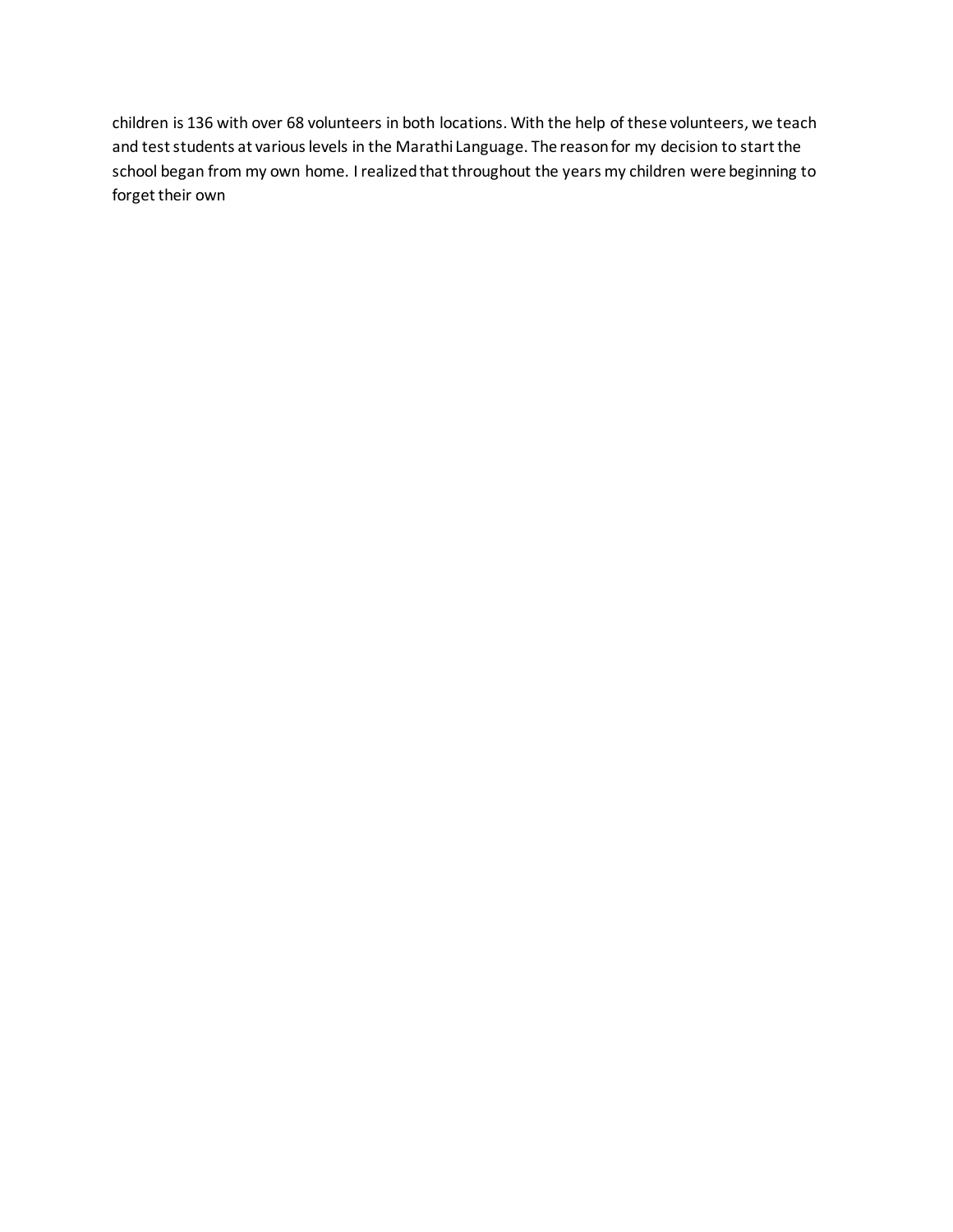language. Then, I realized that numerous other parents in my community are facing this very same problem. In order to spark the future generation's connection to their language, I developed the idea to start Chicago Marathi Shala.With the support of BMM I pursued it further. As the co-coordinator of the school, I am responsible for the smooth functioning of the school and its students. I help the volunteers plan the school curriculum and help create engaging activities that involve children of all ages.

In 2016, I helped Chicago Marathi Shala reach its greatest accomplishment yet! We received Illinois State of Board Approval, which recognizes Chicago Marathi Shala as a foreign language school in the state of Illinois. This paves the path for our students to earn high school credit under the seal of literacy. This is an unprecedented feat! Chicago Marathi Shala is the first school in history to receive this type of credentials.

In 2019 -Endorsement of High school credits in 2 schools Stevenson ad Neuqua for Marathi as Foreign language in Transcript which will help them towards college.

Was part of MMC constitution review team , we reviews MMC constitution and suggested changes as per requirement.

In addition to other accomplishments made in 2016, I was elected to be the BMM ambassador. As the BMM ambassador, I aimed to promote the 2017 convention. In 2017, I was given the opportunity to be the BMM representative for the BMM 2017 Grand Rapids Convention, which allowed me to represent Maharashtra Mandal of Chicago at the convention.

I was elected as a BMM President in 2019 BMM Convention. Working as a BMM President I am working with 60 Maharashtra Mandalas all over USA . Working with consulate of India on various projects. Also we have covid 19 helpline where we are helping community all over North America.

We have collected fund around 18000 dollars to help back stage artists in India.

Working on different project and also was part of BMM Constitution Review Team in which we reviews the BMM constitution and suggested some changes as per required.

In addition to my involvement in MMC and BMM, I have expanded my horizons and become involved in other diverse projects as well. I have supported Ekjut organization for women empowerment for the past two years. In fact, I have taken part in 2016 YKB by reciting a monologue on woman's obligation to wear Sarees. In addition, I am also associated with Pratham as the marketing manager for the past two years. Pratham is an organization primarily focused on raising the literacy rate of children in India, allowing them to have access to education and opportunities unavailable to them.

I have put in continuous dedicated service throughout the years. Overall, I have vast experience in the Maharashtra Mandal Chicago committee, holding various positions such as vicepresident, president, and trustee. My overall goal is to make the Marathi heritage a bigger part of our lives here in the US. As the next generation grows up, a lack of connection between them and our beloved culture can be seen. We all grew up a part of a large Marathi community connected by